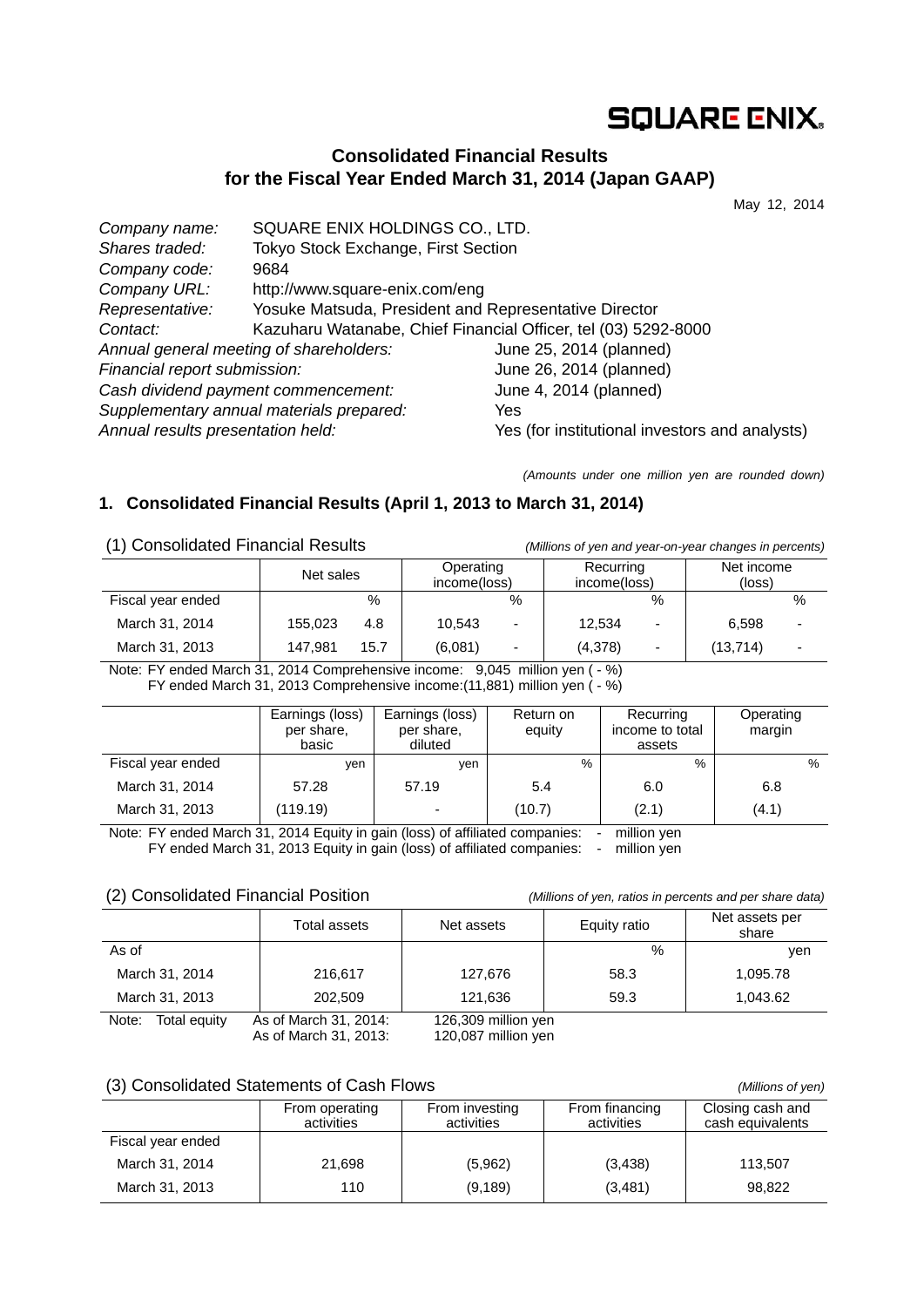### **2. Dividends**

|                                                      | Dividends per share |       |                          |       |       | Total annual<br>dividend | Dividend<br>payout ratio | Dividend on<br>equity |  |
|------------------------------------------------------|---------------------|-------|--------------------------|-------|-------|--------------------------|--------------------------|-----------------------|--|
|                                                      | 1Q                  | 2Q    | 3Q                       | 4Q    | Total | payments                 | (consolidated)           | (consolidated)        |  |
|                                                      | yen                 | yen   | yen                      | yen   | Yen   | million yen              | $\%$                     | %                     |  |
| Fiscal year ended<br>March 31, 2013                  |                     | 10.00 | $\blacksquare$           | 20.00 | 30.00 | 3,452                    |                          | 2.7                   |  |
| Fiscal year ended<br>March 31, 2014                  |                     | 10.00 | $\overline{\phantom{0}}$ | 20.00 | 30.00 | 3,457                    | 52.4                     | 2.8                   |  |
| Fiscal year ending<br>March 31, 2015<br>(projection) |                     | 10.00 |                          | 20.00 | 30.00 |                          | 98.7                     |                       |  |

### **3. Consolidated Forecasts (April 1, 2014 to March 31, 2015)**

| (Millions of yen, year-on-year changes in percents and per share data) |              |              |              |                           |                          |                           |                          |                      |
|------------------------------------------------------------------------|--------------|--------------|--------------|---------------------------|--------------------------|---------------------------|--------------------------|----------------------|
|                                                                        |              |              |              |                           |                          |                           |                          | Earnings             |
|                                                                        |              |              |              |                           |                          |                           |                          | per share            |
|                                                                        | %            |              | %            |                           | %                        |                           | %                        | ven                  |
| 63,000                                                                 | 2.2          | (2,000)      |              | (2,000)                   | $\overline{\phantom{a}}$ | (1,300)                   | ۰                        | (11.28)              |
| ~1000                                                                  | ~11.9        | $\sim$ 2,000 |              | ${\sim}2.000$             | $\overline{\phantom{a}}$ | ~1.300                    | $\overline{\phantom{0}}$ | ~11.28               |
|                                                                        |              |              |              |                           |                          |                           |                          |                      |
|                                                                        |              |              |              |                           |                          |                           |                          |                      |
| 140.000                                                                | (9.7)        | 5.000        | (52.6)       | 5,000                     | (60.1)                   | 3.500                     | (47.0)                   | 30.38                |
| ~150.000                                                               | $\sim$ (3.2) | ~10.000      | $\sim$ (5.2) | ~10.000                   | $\sim$ (20.2)            | ~100                      | $\sim$ (1.5)             | $~10-56.42$          |
|                                                                        |              | Net sales    |              | Operating<br>income(loss) |                          | Recurring<br>income(loss) |                          | Net income<br>(loss) |

### **4. Others**

- (1) Significant changes among major subsidiaries during the period: No
- (2) Changes in accounting policies, procedures, and methods of presentation for consolidated financial statements
	- 1. Changes associated with revision in accounting standards: Yes
	- 2. Other changes in accounting standards: No
	- 3. Change in accounting estimate: No
	- 4. Retrospective restatement: No
- (3) Outstanding shares (common stock)
	- 1. Number of shares issued and outstanding (including treasury stock):

| As of March 31, 2014                                        | 115,575,696 |
|-------------------------------------------------------------|-------------|
| As of March 31, 2013                                        | 115,370,596 |
| 2. Number of treasury stock:                                |             |
| As of March 31, 2014                                        | 306,762     |
| As of March 31, 2013                                        | 302,302     |
| 3. Average number of shares during the period (cumulative): |             |
| Fiscal year ended March 31, 2014                            | 115,203,201 |
| Fiscal year ended March 31, 2013                            | 115,069,009 |

Disclaimer: (1) This document is a translation of the Japanese language "Kessan Tanshin" prepared in accordance with the guidelines of the Tokyo Stock Exchange. The Japanese language document shall prevail in the event that any differences or discrepancies exist between this English translation and the original. (2) At the time of disclosure of this report, audit procedures for financial statements pursuant to the Financial Instruments and Exchange Law have not been completed. (3) The forward-looking statements in this document are based upon the information currently available and necessarily include elements that are not entirely predictable The achievement is not promised. Actual results may differ from the forward-looking statements in this document. (4) For additional information about forecasts, please refer to "Consolidated Forecasts" section on page 2.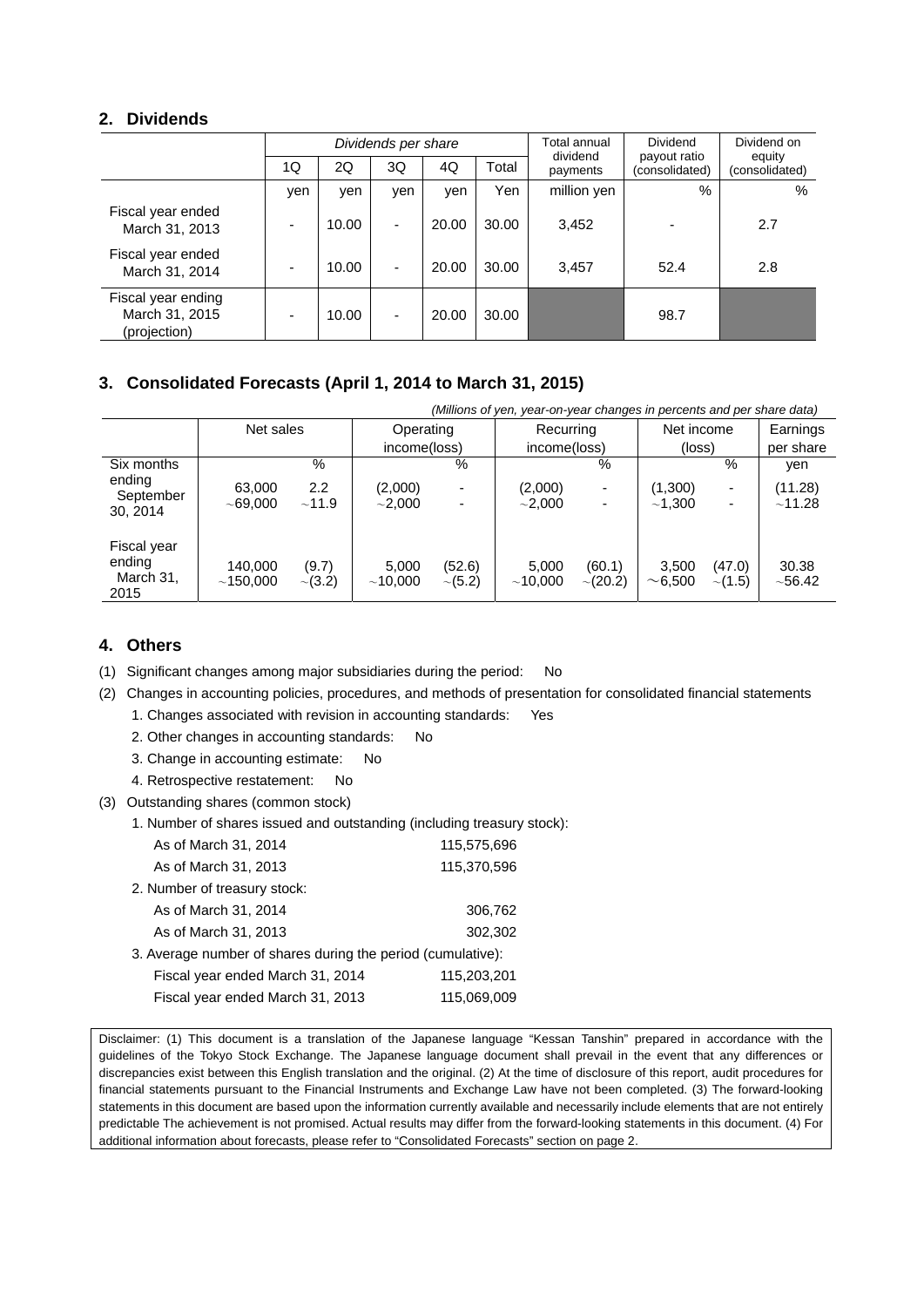## **Supplemental Information – Index**

|                                                                                      | Page           |
|--------------------------------------------------------------------------------------|----------------|
| Consolidated Results and Consolidated Financial Position for the Fiscal Year<br>1.   |                |
| Ended March 31, 2014                                                                 | 1              |
| (1) Analysis of consolidated business results                                        | 1              |
| (2) Analysis of consolidated financial position                                      | 3              |
| (3) Basic policy for profit distribution and dividends                               | 4              |
| 2. The Group's Outline of Operations                                                 | 5              |
| 3. Management Policy                                                                 | 7              |
| (1) Management philosophy                                                            | 7              |
| (2) Management targets                                                               | 7              |
| (3) Medium- and long-term management strategy                                        | 7              |
| (4) Issues facing management                                                         | $\overline{7}$ |
| 4. Consolidated Financial Statements                                                 | 8              |
| (1) Consolidated Balance Sheets                                                      | 8              |
| (2) Consolidated Income Statement and Consolidated Statement of Comprehensive Income | 10             |
| (3) Consolidated Statements of Changes in Net Assets                                 | 13             |
| (4) Consolidated Statements of Cash Flows                                            | 15             |
|                                                                                      |                |

5. Segment Information 17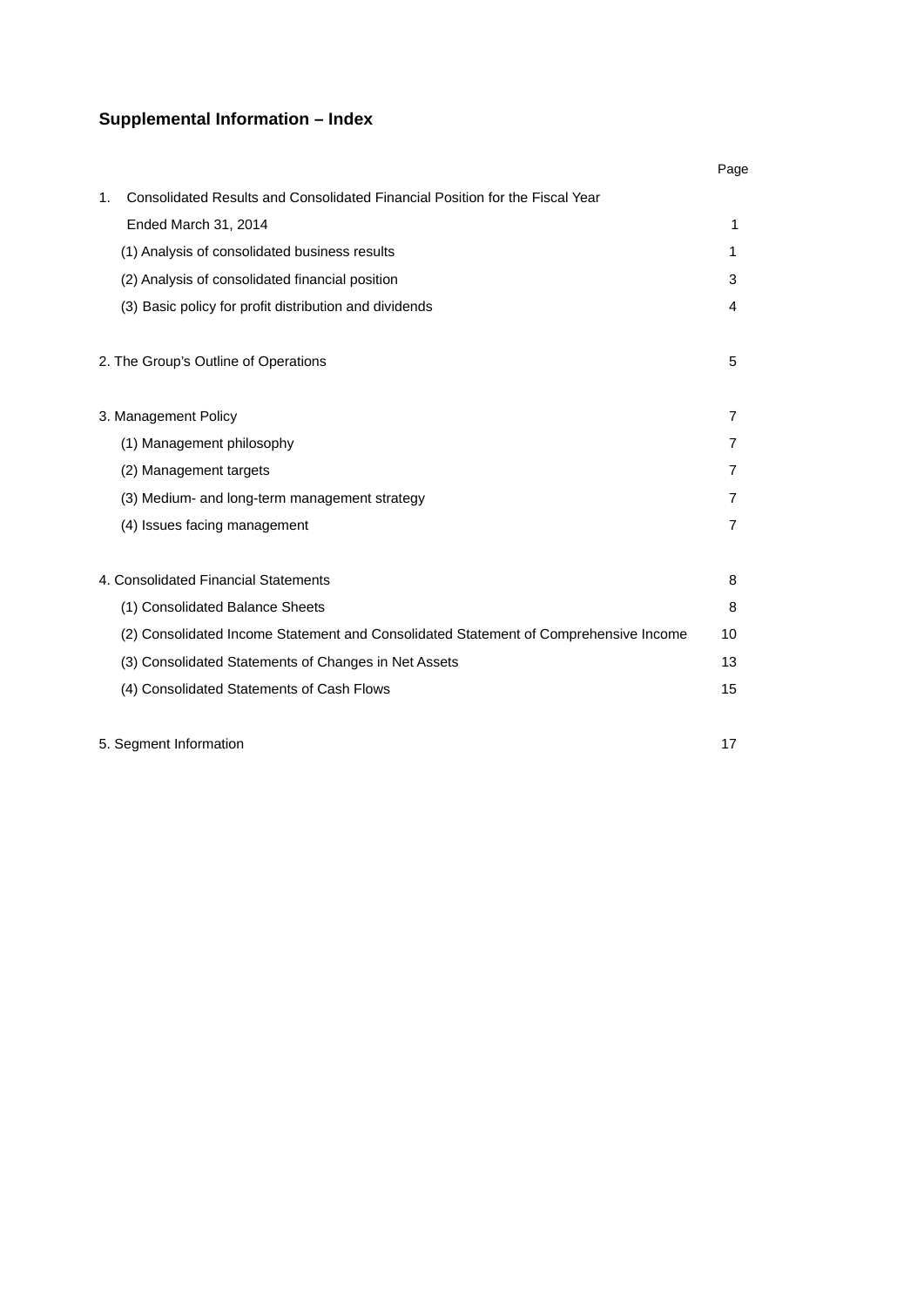## **1. Consolidated Results and Consolidated Financial Position for the Fiscal Year Ended March 31, 2014**

#### (1) Analysis of consolidated business results

The Square Enix Group (the "Group") is continuing determined efforts to strengthen the competitiveness and profitability of its business segments of Digital Entertainment, Amusement, Publication and Merchandising.

Net sales for the fiscal year ended March 31, 2014 totaled ¥155,023 million (an increase of 4.8% from the prior fiscal year), operating income amounted to ¥10,543 million (operating loss of ¥6,081 million in the prior fiscal year) and recurring income amounted to ¥12,534 million (recurring loss of ¥4,378 million in the prior fiscal year).

The compensation income (approximately ¥350 million) for the closure of an amusement facility was booked as an extraordinary gain, and a loss on evaluation of content (approximately ¥1.7 billion) was booked as an extraordinary loss as a result of a comprehensive review on work-in-progress game titles. These factors resulted in net income amounted to ¥6,598 million (net loss of ¥13,714 million in the prior fiscal year).

A discussion of results by segment for the fiscal year ended March 31, 2014 follows.

#### Digital Entertainment

The Digital Entertainment segment plans, develops, distributes and operates digital entertainment content primarily in the form of games. Digital entertainment content is offered to meet customer lifestyles across a variety of usage environments such as consumer game consoles (including handheld game machines), personal computers and smart devices.

In the consolidated fiscal year under review, the sales of game console software titles, such as "*FINAL FANTASY X/X-2 HD Remaster,*" "*Thief*" (not in Japan yet), and "*TOMB RAIDER: DEFINITIVE EDITION,*" recorded favorable sales. In addition, in the area of content for smart devices and PC browsers, "*SENGOKU IXA*," a PC browser game, has been showing steady performance, and "*Kaku-San-Sei Million Arthur*," a game for smartphones, has become an instant hit in Taiwan and mainland China, following Korea, while its platform has expanded to include the PlayStation Vita. "*DRAGON QUEST MONSTERS SUPER LIGHT*," a game for smartphones released in January 2014 (Japan only), made an encouraging start.

The software sales and operation of "*FINAL FANTASY XIV: A REALM REBORN*," a massively multiplayer online role-playing game released in August 2013, have been making favorable progress.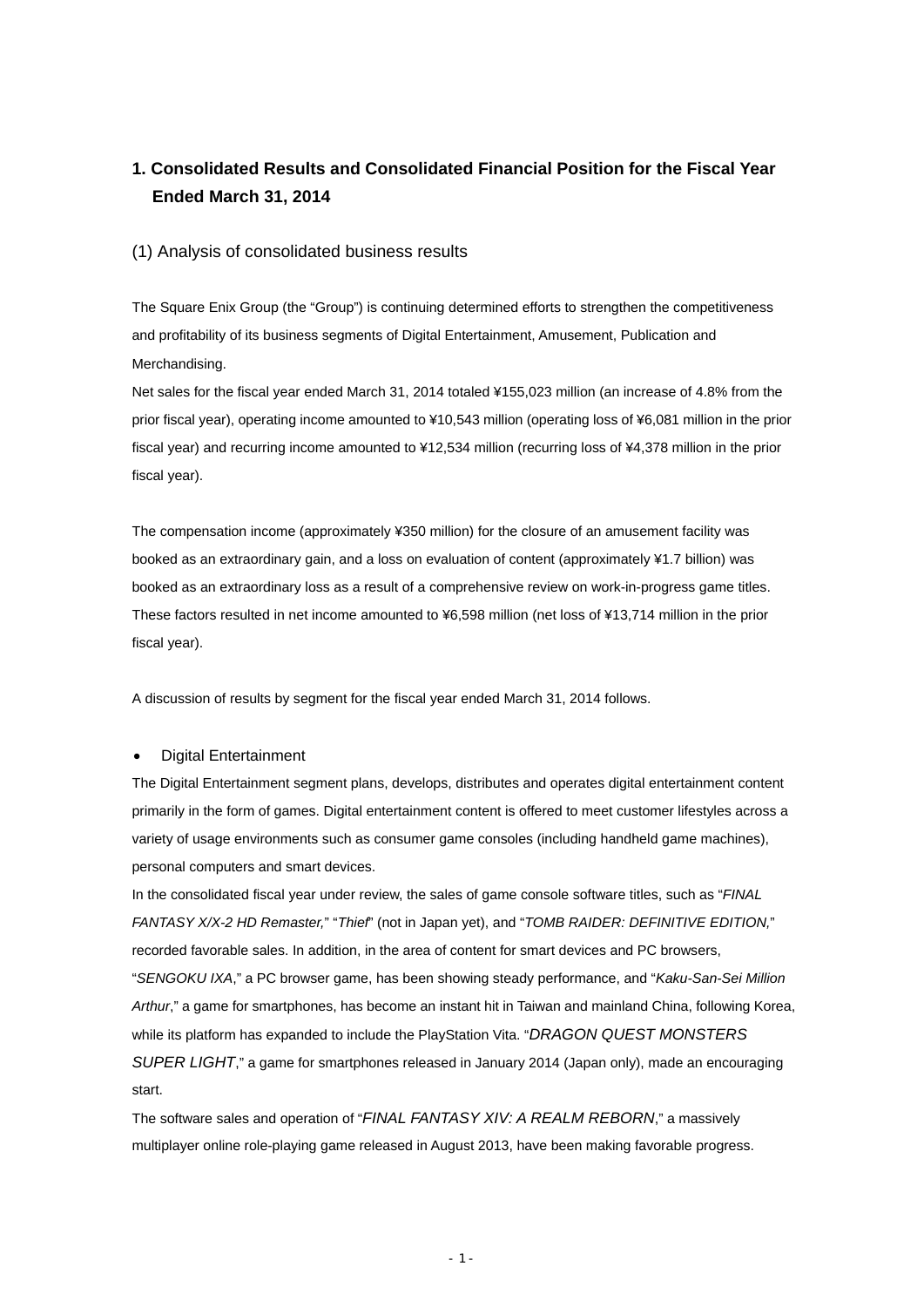Net sales and operating income in the Digital Entertainment segment totaled ¥94,571 million (an increase of 5.7% from the prior fiscal year) and ¥10,709 million (operating income of ¥44 million in the prior fiscal year), respectively.

#### Amusement

The Amusement segment consists of the operation of amusement facilities and the planning, development and distribution of arcade game machines and related products for amusement facilities. During the fiscal year ended March 31, 2014, amusement machines such as "*LORD of VERMILION* Ⅲ" launched in August 2013, and "*GROOVE COASTER*" (arcade version) launched in November 2013 achieved favorable sales. With efficient store management efforts, sales from the operation of amusement facilities are showing steady performance.

Net sales and operating income in the Amusement segment totaled ¥46,952 million (an increase of 6.0% from the prior fiscal year) and ¥4,517 million (operating loss of ¥353 million in the prior fiscal year), respectively.

#### Publication

The Publication segment includes the planning and publication of comic books, game strategy books and comic magazines.

During the fiscal year ended March 31, 2014, sales of comic books decreased compared to the prior fiscal year, primarily due to the decrease of some popular comic title's new publications.

Net sales and operating income in the Publication segment totaled ¥10,228 million (a decrease of 7.7% from the prior fiscal year) and ¥2,293 million (a decrease of 7.7% from the prior fiscal year), respectively.

#### Merchandising

The Merchandising segment includes the planning, production, distribution and licensing of derivative products of titles owned by the Group.

During the fiscal year ended March 31, 2014, the Group continued to distribute and license items such as character goods and soundtracks based on the Group's own IPs while also strengthening its product lineup with additional products based on third party IPs and overseas expansions.

Net sales and operating income in the Merchandising segment totaled ¥3,786 million (an increase of 16.0 % from the prior fiscal year) and ¥1,115 million (an increase of 67.2% from the prior fiscal year), respectively.

#### **(Consolidated forecasts)**

The business environment surrounding the Group is in the midst of major changes, where smart devices such as smartphones and tablet PCs are spreading rapidly, while the console game markets in North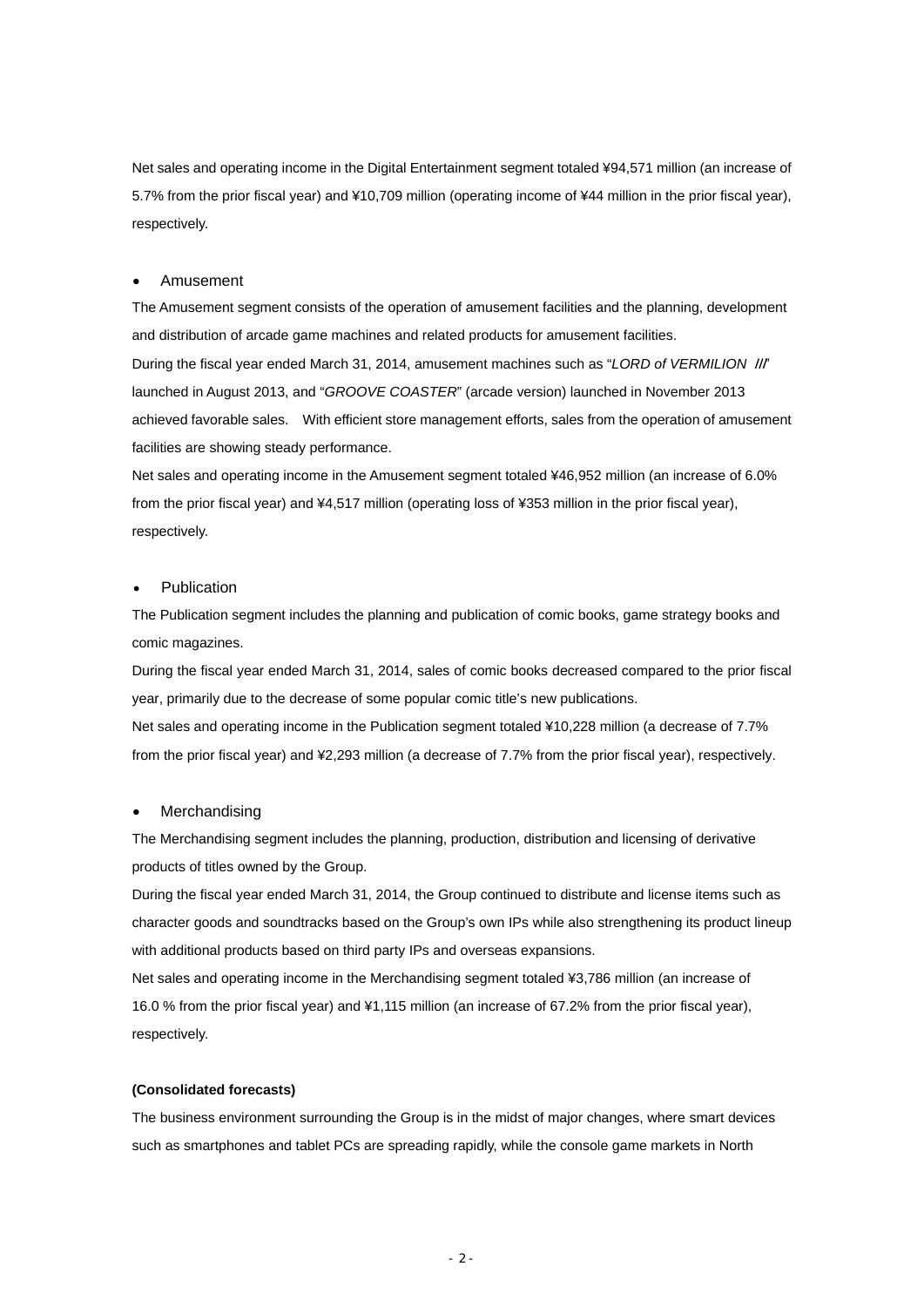America and Europe are increasingly competitive and oligopolistic. In light of such environmental changes, the Group is focusing all efforts on a substantial earnings improvement through driving reforms of business structure in order to establish new revenue base.

Given the environmental changes described above, it is expected that the consolidated forecasts for financial results will fluctuate ever-larger. The Group, therefore, has made consolidated forecasts in a range of forecasted figures in lieu of specific figures.

### (2) Analysis of consolidated financial position

#### (i) Assets, liabilities and net assets

Assets

As of March 31, 2014 total current assets were ¥173,604 million, an increase by 9. 2% compared to the prior fiscal year. This was mainly due to an increase in cash and deposits of ¥14,948 million, and an increase in content production account of ¥4,751 million, , while notes and accounts receivable-trade decreased by ¥8,115 million.

Fixed assets were ¥43,012 million, a decrease by 1.1% compared to the prior fiscal year. As a result, total assets were ¥216,617 million, an increase by 7.0%.

Liabilities

As of March 31, 2014, total current liabilities were ¥80,508 million, an increase by 115.2% compared to the prior fiscal year. This was mainly due to an increase in current portion of bonds to ¥35,000 million Euro Yen Zero convertible bonds caused by a classification change for bonds which now have less than one year until maturity, while notes and accounts payable increased by ¥2,909 million, and accrued income taxes increased by ¥1,481 million, and short-term loans increased by ¥1,126 million.

Non-current liabilities were ¥8,432 million, a decrease by 80.6% compared to the prior fiscal year. This was mainly due to ¥35,000 million Euro Yen Zero convertible bonds which became current in accordance with maturity.

As a result, total liabilities were ¥88,940 million, an increase by 10.0%.

Net assets

As of March 31, 2014, net assets were ¥127,676 million, an increase by 5.0% compared to the prior fiscal year. This was mainly due to net income of ¥6,598 million, dividend payments of ¥3,453 million, and an increase in foreign currency translation adjustments of ¥2,130 million.

#### (ii) Consolidated Cash Flow

As of March 31, 2014, cash and cash equivalents totaled ¥113,507 million, an increase of ¥14,684 million compared to the prior fiscal year. Cash flows during the fiscal year ended March 31, 2014 as well as the principal factors behind these cash flows are described below.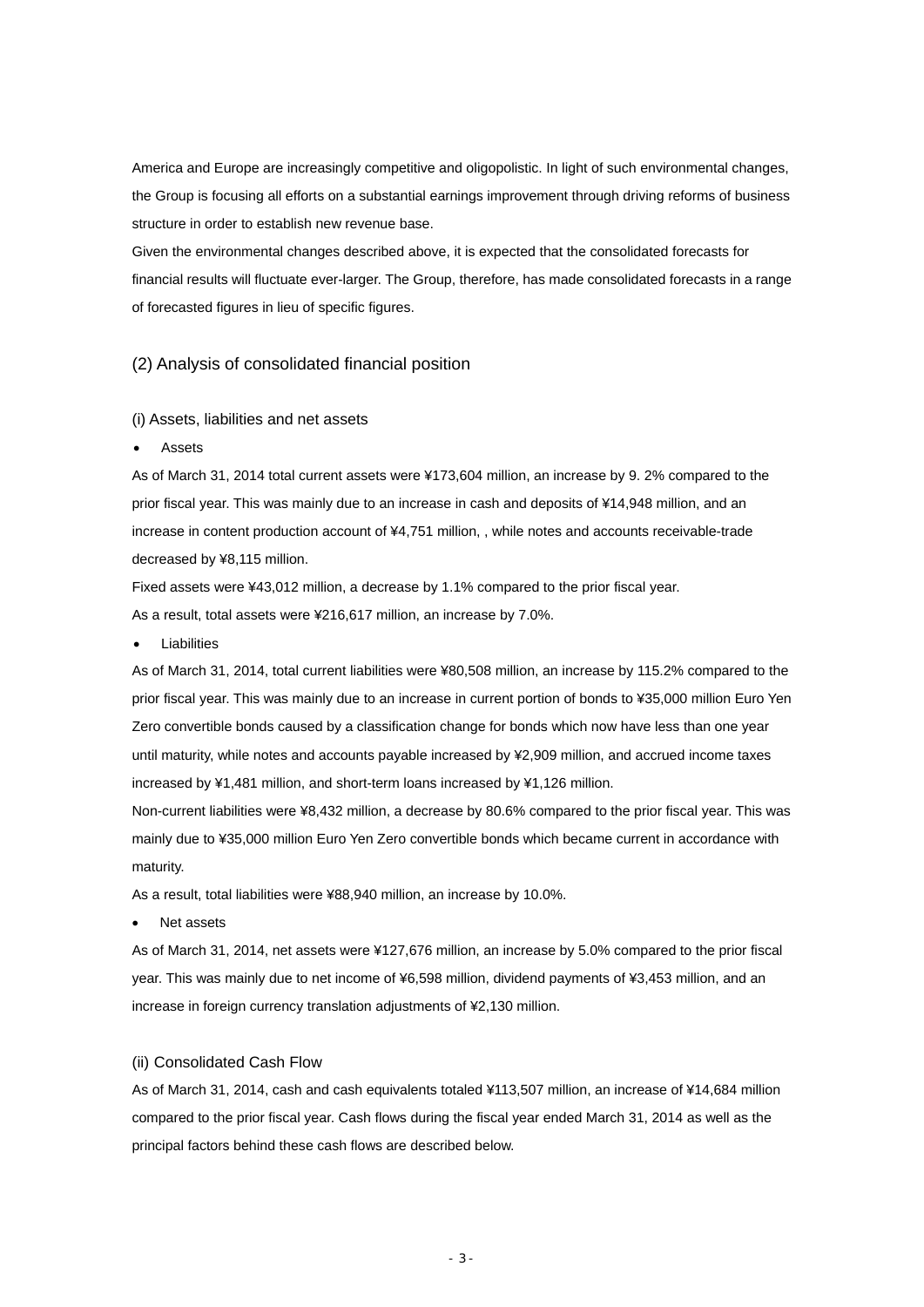#### Cash flows from operating activities

Net cash provided by operating activities during the fiscal year ended March 31, 2014 totaled ¥21,698 million (compared to net cash provided by operating activities of ¥110 million in the prior fiscal year). Income before income taxes and minority interests of ¥10,137 million, an increase in inventories of ¥2,601 million ,and a decrease in notes and accounts receivables-trade of ¥10,779 million, and depreciation and amortization of ¥6,614 million led to the overall provision of cash from operating activities.

#### Cash flows from investing activities

Net cash used in investing activities totaled ¥5,962 million (a decrease of 35.1% compared to the prior fiscal year).

Main factors are purchase of property and equipment of ¥4,823 million, and purchase of intangible assets of ¥566 million.

#### Cash flows from financing activities

Net cash used in financing activities totaled ¥3,438 million (a decrease of 1.3% compared to the prior fiscal year). The main factor is cash dividends paid of ¥3,446 million.

#### (3) Basic policy for profit distribution and dividends

The Group recognizes the return of profits to shareholders as one of its most important management tasks. The Group maintains internal reserves to place priority on investments that will enhance the value of the Group. Such investments may include capital investments and M&A for the purpose of expanding existing businesses and developing new businesses. With retaining an appropriate amount of internal reserves, the Group attaches continued importance to the shareholder returns, primarily by means of cash dividend, in an optimal balance between the performance-based payout and the stable returns. The amount of dividends is determined by setting a consolidated payout ratio target of approximately 30%, paying attention to stable payment of dividends.

The Company's Board of Directors' Meeting to be held on May 16, 2014 will pass a resolution to pay the year-end dividends for FY2013/3 of 20 yen per share (together with the interim dividends of 10 yen per share paid in last December, the amount of annual dividends will be 30 yen per share), as forecasted previously.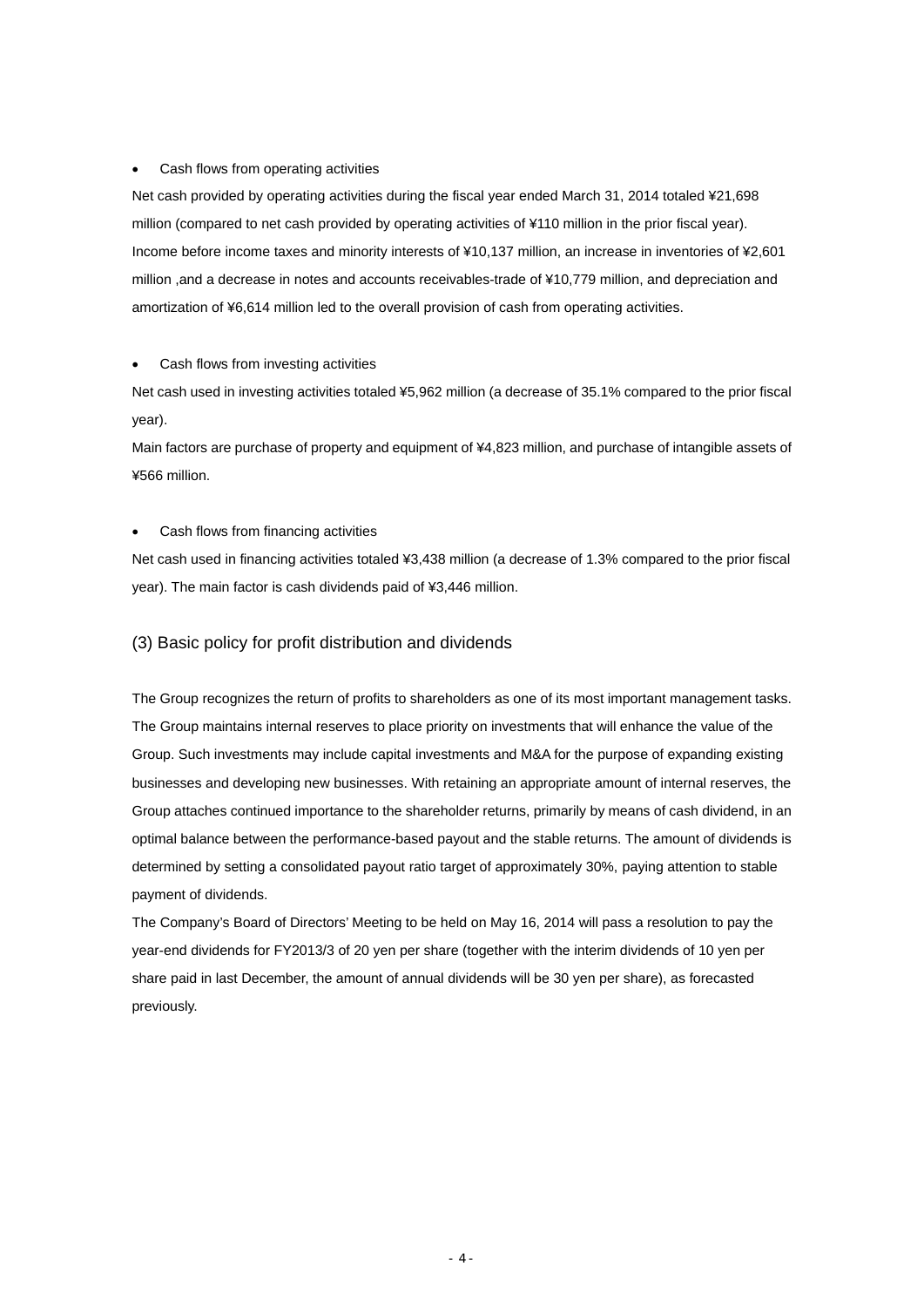## **2. The Group's Outline of Operations**

The following outline of operations lists the Group's primary business segments and major subsidiaries.

(Consolidated subsidiaries)

| Domain                   | <b>Primary Business Description</b>                                                                                                                            | Region                  | Company Name                                                             |
|--------------------------|----------------------------------------------------------------------------------------------------------------------------------------------------------------|-------------------------|--------------------------------------------------------------------------|
|                          |                                                                                                                                                                | Japan                   | SQUARE ENIX CO., LTD.<br><b>TAITO CORPORATION</b><br>SMILE-LAB CO., LTD. |
| Digital<br>Entertainment | Plans, develops, distributes, and<br>operates games digital<br>entertainment primarily in the form                                                             | North<br>America        | SQUARE ENIX, INC.<br>CRYSTAL DYNAMICS, INC.<br>EIDOS INTERACTIVE CORP.   |
|                          | of computer games                                                                                                                                              | Europe                  | SQUARE ENIX LTD.<br>IO INTERACTIVE A/S                                   |
|                          |                                                                                                                                                                | Asia                    | SQUARE ENIX (China) CO., LTD.<br>HUANG LONG CO., LTD.                    |
| Amusement                | Operation of amusement facilities<br>and planning, development and<br>distribution of arcade game<br>machines for amusement facilities<br>and related products | Japan                   | <b>TAITO CORPORATION</b><br>SQUARE ENIX CO., LTD.                        |
|                          |                                                                                                                                                                | Japan                   | SQUARE ENIX CO., LTD.                                                    |
| Publication              | Comic books, game strategy<br>books, comic magazines, etc.                                                                                                     | North<br>America        | SQUARE ENIX, INC.                                                        |
|                          |                                                                                                                                                                | Europe                  | SQUARE ENIX LTD.                                                         |
|                          |                                                                                                                                                                | Japan                   | SQUARE ENIX CO., LTD.<br><b>TAITO CORPORATION</b>                        |
| Merchandising            | Planning, production, distribution<br>and licensing of derivative<br>products of titles owned by the<br>Group                                                  | <b>North</b><br>America | SQUARE ENIX, INC.                                                        |
|                          |                                                                                                                                                                | Europe                  | SQUARE ENIX LTD.                                                         |

(Note) The above table lists major consolidated subsidiaries only.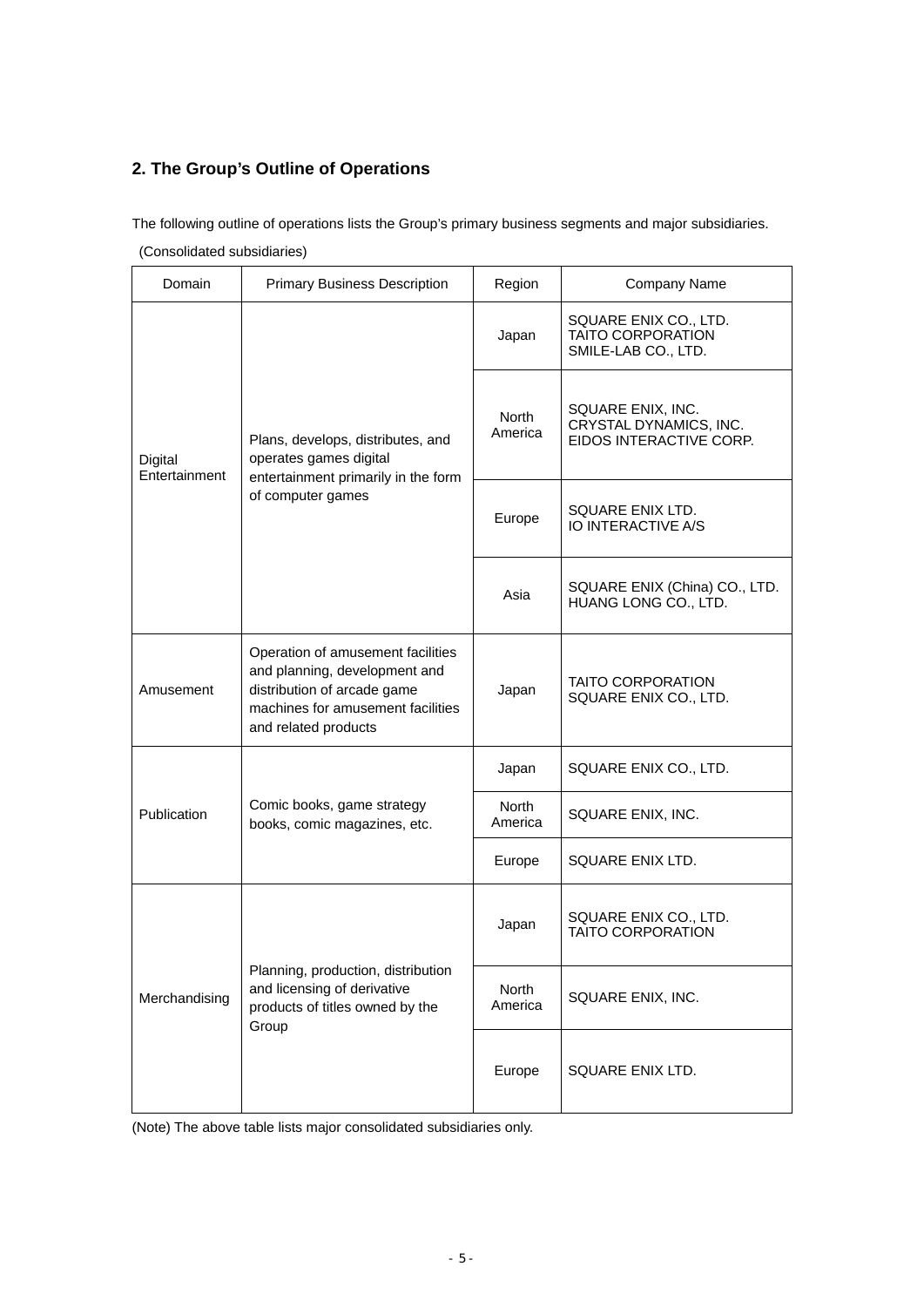The Group's Business Diagram:



Note: Above business diagram only includes key consolidated subsidiaries.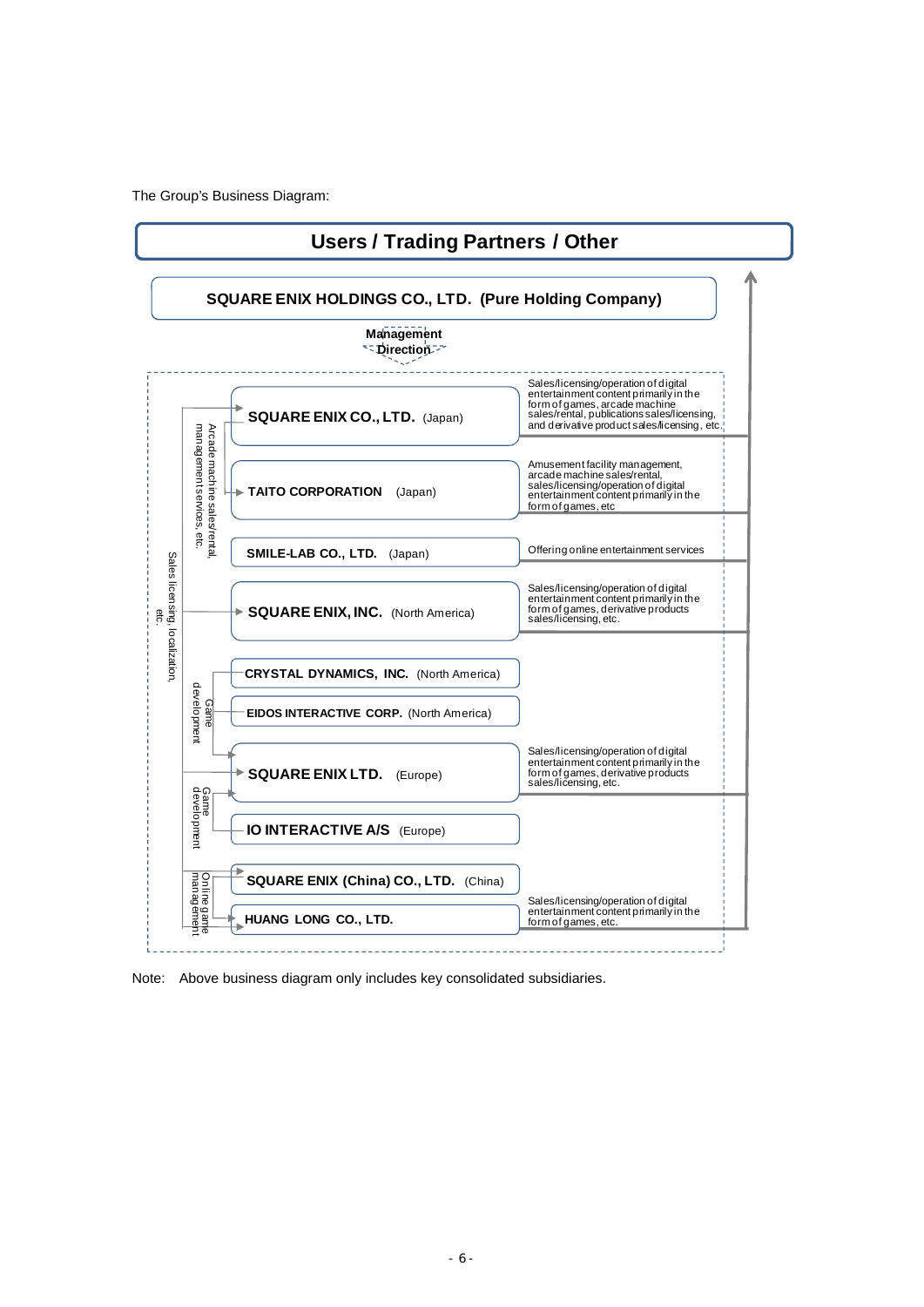### **3. Management Policy**

#### (1) Management philosophy

With a philosophy "to spread happiness across the globe by providing unforgettable experiences," the Group offers advanced, high-quality content and services. The Group strives to reward shareholders by maximizing profit based on efficient use of resources in the generation of sustained business development and growth.

#### (2) Management targets

The Group recognizes the utmost importance of achieving growth underpinned by profitability. The Group pursues targets of generating a rate of earnings per share growth over 10% and a recurring income to sales ratio of above 20%.

#### (3) Medium- and long-term management strategy

Management's key task is to create advanced, high-quality content and services that allow the Group to grow in the medium- and long-term while maintaining profitability. As the development and popularization of information technology (IT) and network environments rapidly advance, the Group anticipates a major transformation in the structure of the digital entertainment industry. The Group believes that this will be driven by factors such as increased consumer needs in the area of network-compliant entertainment and growing access to a diverse range of content by users of multi-function devices. The Group strives to respond to these changes, and has adopted a medium- to long-term management strategy that focuses on pioneering a new era in digital entertainment.

#### (4) Issues facing management

In order to achieve the Group's medium- to long-term strategy, it is imperative to expand its global business and meet customers' diverse needs for entertainment content/services. It is critically important that the Group acquires and develops ideally suited human resources to that end.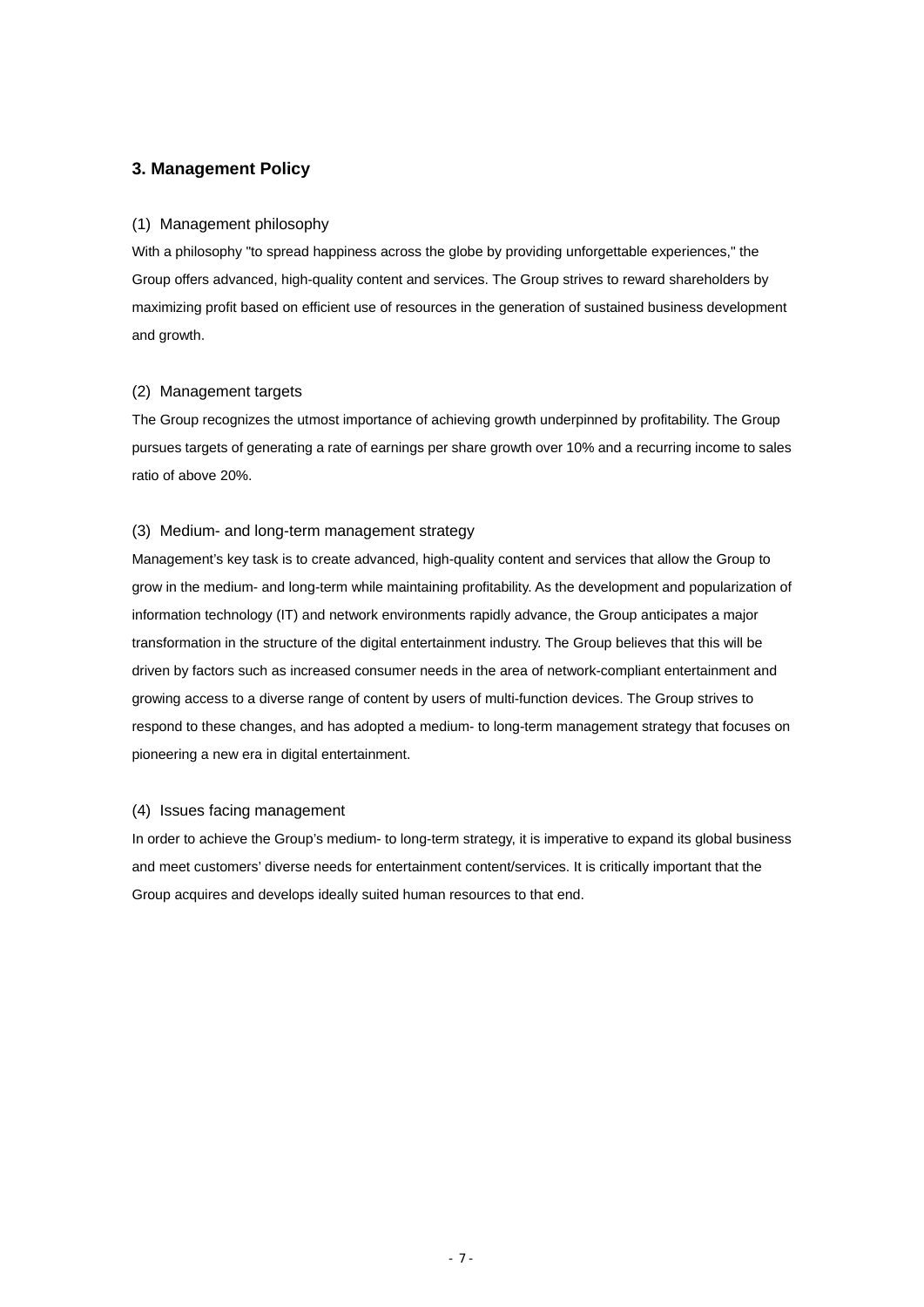## **4. Consolidated Financial Statements**

(1) Consolidated Balance Sheets

|                                    |           | (Millions of yen)                         |
|------------------------------------|-----------|-------------------------------------------|
|                                    |           | As of March 31, 2013 As of March 31, 2014 |
| Assets                             |           |                                           |
| <b>Current assets</b>              |           |                                           |
| Cash and deposits                  | 100,418   | 115,367                                   |
| Notes and accounts receivable      | 30,226    | 22,110                                    |
| Merchandise and finished goods     | 2,376     | 2,013                                     |
| Work in progress                   | 47        | 700                                       |
| Raw materials and supplies         | 357       | 433                                       |
| Content production account         | 15,805    | 20,556                                    |
| Deferred tax assets                | 5,438     | 4,819                                     |
| Income taxes receivable            | 2,223     | 288                                       |
| Other                              | 2,279     | 7,465                                     |
| Allowance for doubtful accounts    | (136)     | (151)                                     |
| <b>Total current assets</b>        | 159,035   | 173,604                                   |
| Non-current assets                 |           |                                           |
| Property and equipment             |           |                                           |
| <b>Buildings and structures</b>    | 17,875    | 18,016                                    |
| Accumulated depreciation           | (11, 619) | (12, 296)                                 |
| Buildings and structures (net)     | 6,256     | 5,719                                     |
| Tools and fixtures                 | 12,558    | 13,062                                    |
| Accumulated depreciation           | (8,885)   | (9, 240)                                  |
| Tools and fixtures (net)           | 3,672     | 3,822                                     |
| Amusement equipment                | 20,014    | 20,222                                    |
| Accumulated depreciation           | (17, 804) | (17, 830)                                 |
| Amusement equipment (net)          | 2,209     | 2,392                                     |
| Other                              | 169       | 129                                       |
| Accumulated depreciation           | (109)     | (87)                                      |
| Other (net)                        | 59        | 41                                        |
| Land                               | 7,964     | 7,939                                     |
| Construction in progress           | 5         | 1                                         |
| Total property and equipment       | 20,169    | 19,917                                    |
| Intangible assets                  |           |                                           |
| Other                              | 10,940    | 10,835                                    |
| Total intangible assets            | 10,940    | 10,835                                    |
| Investments and other assets       |           |                                           |
| Investment securities              | 493       | 701                                       |
| Rental deposits                    | 10,121    | 9,746                                     |
| Deferred tax assets                | 1,229     | 1,125                                     |
| Other                              | 1,150     | 1,495                                     |
| Allowance for doubtful accounts    | (631)     | (809)                                     |
| Total investments and other assets | 12,363    | 12,259                                    |
| Total non-current assets           | 43,473    | 43,012                                    |
| <b>Total assets</b>                | 202,509   | 216,617                                   |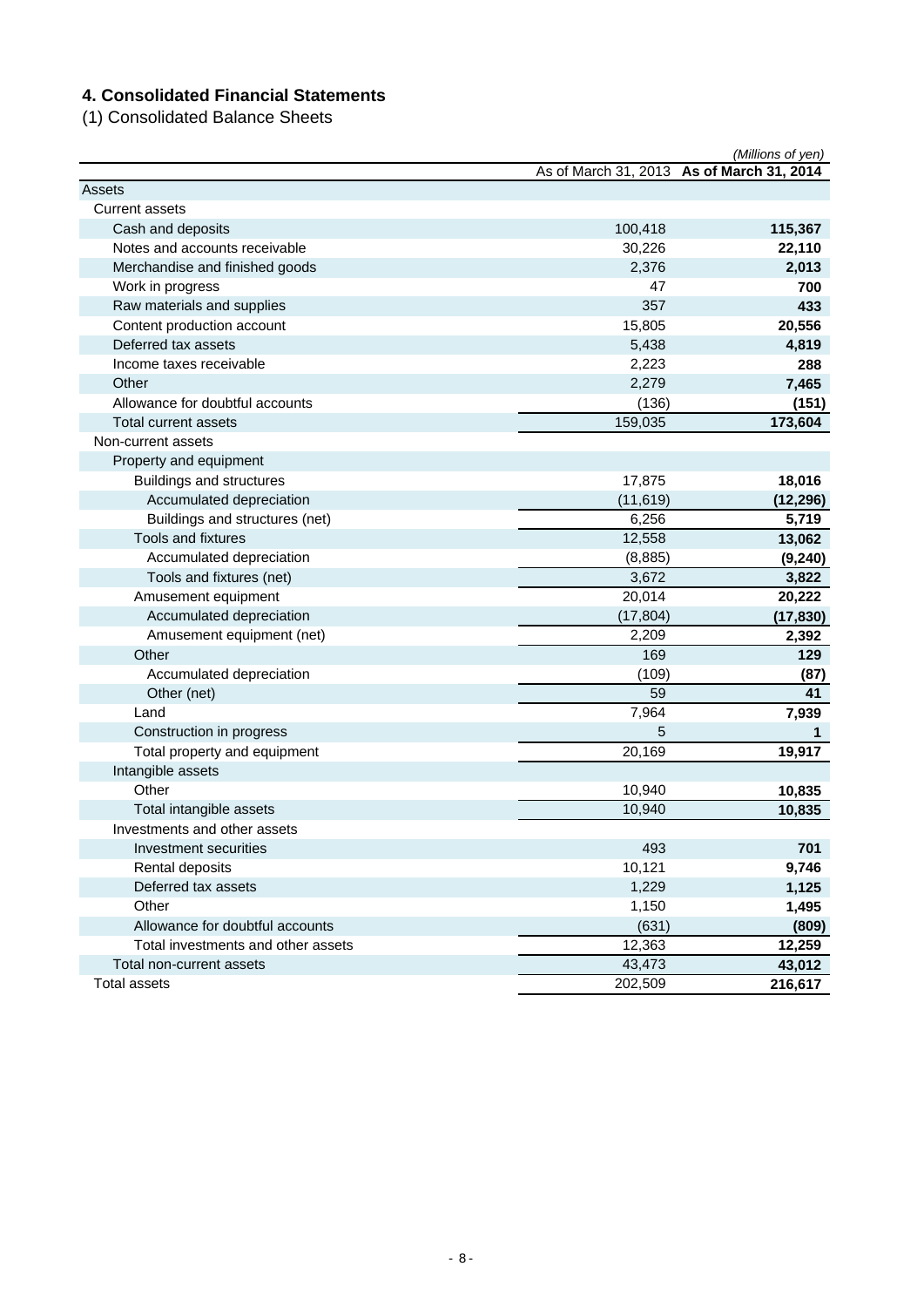|                                                                                              | As of March 31, 2013 | (Millions of yen)<br>As of March 31, 2014 |
|----------------------------------------------------------------------------------------------|----------------------|-------------------------------------------|
| Liabilities                                                                                  |                      |                                           |
| <b>Current liabilities</b>                                                                   |                      |                                           |
| Notes and accounts payable                                                                   | 8,653                | 11,563                                    |
| Short-term loans                                                                             | 5,726                | 6,852                                     |
| Current portion of bonds                                                                     |                      | 35,000                                    |
| Accrued income taxes                                                                         | 1,499                | 2,980                                     |
| Reserve for bonuses                                                                          | 966                  | 1,771                                     |
| Allowance for sales returns                                                                  | 4,319                | 4,609                                     |
| Allowance for game arcade closings                                                           | 256                  | 251                                       |
| Deferred tax liabilities                                                                     |                      | 3                                         |
| Asset retirement obligation                                                                  | 3                    | 3                                         |
| Other                                                                                        | 15,989               | 17,472                                    |
| <b>Total current liabilities</b>                                                             | 37,414               | 80,508                                    |
| Non-current liabilities                                                                      |                      |                                           |
|                                                                                              | 35,000               |                                           |
| Corporate bonds                                                                              | 4,714                |                                           |
| Allowance for employees' retirement benefits<br>Allowance for directors' retirement benefits |                      |                                           |
|                                                                                              | 244                  | 178                                       |
| Allowance for game arcade closings                                                           | 468                  | 383                                       |
| Net defined benefit liability                                                                |                      | 4,425                                     |
| Deferred tax liabilities                                                                     | 1,655                | 1,978                                     |
| Asset retirement obligation                                                                  | 800                  | 807                                       |
| Other                                                                                        | 574                  | 658                                       |
| Total non-current liabilities                                                                | 43,457               | 8,432                                     |
| <b>Total liabilities</b>                                                                     | 80,872               | 88,940                                    |
| Net assets                                                                                   |                      |                                           |
| Shareholders' equity                                                                         |                      |                                           |
| Common stock                                                                                 | 15,204               | 15,368                                    |
| Capital surplus                                                                              | 44,444               | 44,607                                    |
| Retained earnings                                                                            | 68,153               | 71,298                                    |
| Treasury stock                                                                               | (862)                | (870)                                     |
| Total shareholders' equity                                                                   | 126,940              | 130,404                                   |
| Accumulated other comprehensive income                                                       |                      |                                           |
| Unrealized loss on revaluation of other investment securities                                | 57                   | 253                                       |
| Foreign currency translation adjustments                                                     | (6, 911)             | (4,780)                                   |
| Remeasurements of defined benefit plans                                                      |                      | 432                                       |
| Total accumulated other comprehensive income                                                 | (6, 853)             | (4,094)                                   |
| Stock acquisition rights                                                                     | 652                  | 348                                       |
| Minority interests in consolidated subsidiaries                                              | 897                  | 1,018                                     |
| Total net assets                                                                             | 121,636              | 127,676                                   |
| Total liabilities and net assets                                                             | 202,509              | 216,617                                   |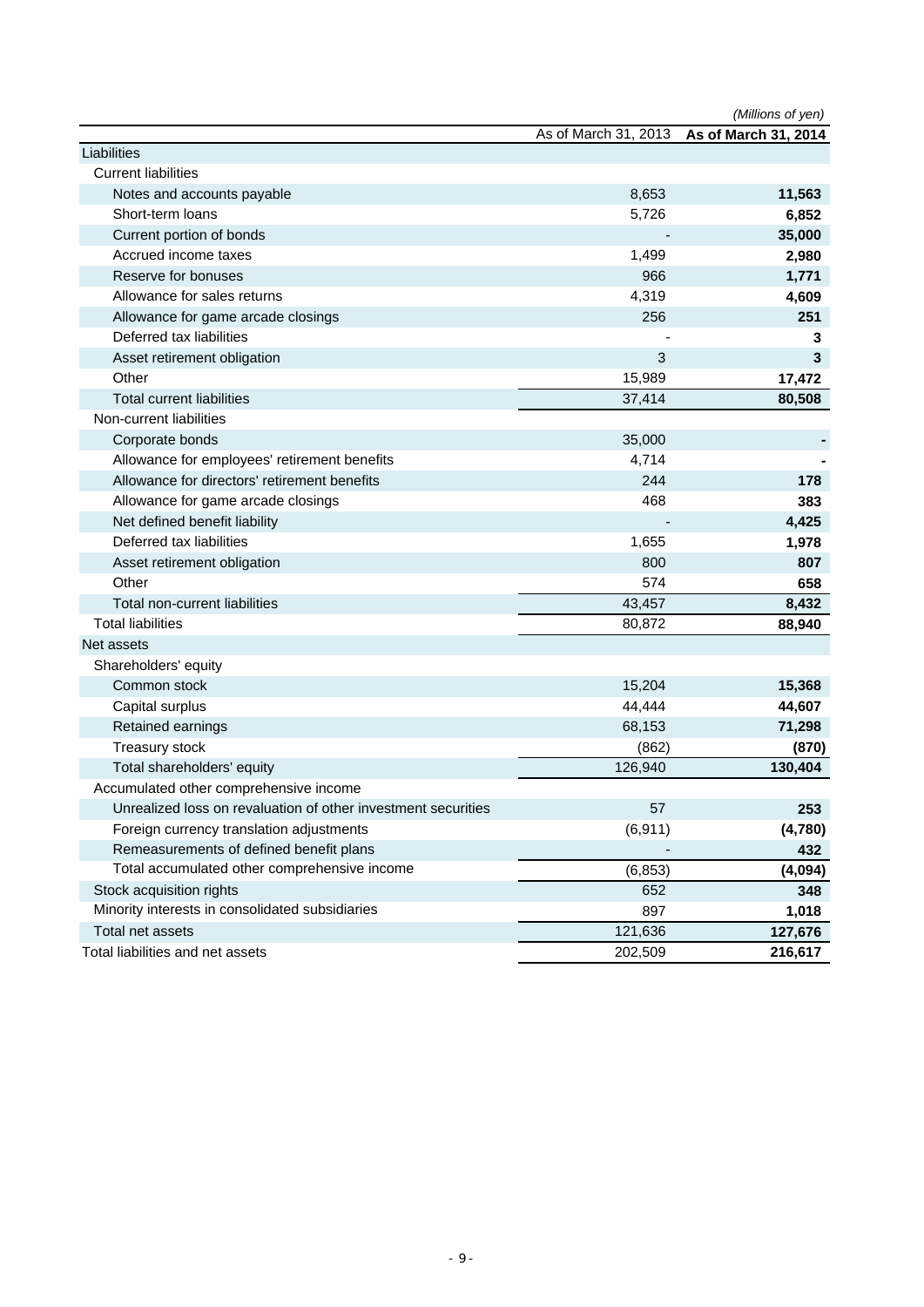### (2) Consolidated Income Statement and Consolidated Statement of Comprehensive Income Consolidated Income Statement

|                                                         |                                     | (Millions of yen)                   |
|---------------------------------------------------------|-------------------------------------|-------------------------------------|
|                                                         | Fiscal year ended<br>March 31, 2013 | Fiscal year ended<br>March 31, 2014 |
| Net sales                                               | 147,981                             | 155,023                             |
| Cost of sales                                           | 98,788                              | 94,481                              |
| Gross profit                                            | 49,192                              | 60,542                              |
| Reversal of allowance for sales returns                 | 1,551                               | 4,672                               |
| Provision for allowance for sales returns               | 3,927                               | 4,458                               |
| Net gross profit                                        | 46,817                              | 60,756                              |
| Selling, general and administrative expenses            |                                     |                                     |
| Packaging freight charge                                | 1,867                               | 1,848                               |
| Advertising expense                                     | 12,309                              | 7,913                               |
| Sales promotion expense                                 | 100                                 | 59                                  |
| Provision for allowance for doubtful accounts           |                                     | 36                                  |
| Compensation for directors                              | 607                                 | 572                                 |
| <b>Salaries</b>                                         | 14,105                              | 14,148                              |
| Provision of reserve for bonuses                        | 1,483                               | 2,193                               |
| Net periodic pension costs                              | 1,484                               | 1,088                               |
| Provision to reserve for directors' retirement benefits | 12                                  | 17                                  |
| Welfare expense                                         | 1,710                               | 1,846                               |
| Rental expense                                          | 1,554                               | 1,652                               |
| Commissions paid                                        | 7,588                               | 9,596                               |
| Depreciation and amortization                           | 2,091                               | 2,512                               |
| Other                                                   | 7,984                               | 6,726                               |
| Total selling, general and administrative expenses      | 52,899                              | 50,213                              |
| Operating income (loss)                                 | (6,081)                             | 10,543                              |
| Non-operating income                                    |                                     |                                     |
| Interest income                                         | 100                                 | 116                                 |
| Dividends received                                      | 9                                   | 6                                   |
| Rental income                                           | 14                                  | 18                                  |
| Foreign exchange loss                                   | 1,620                               | 1,798                               |
| Miscellaneous income                                    | 114                                 | 210                                 |
| Total non-operating income                              | 1,858                               | 2,150                               |
| Non-operating expenses                                  |                                     |                                     |
| Interest expenses                                       | 98                                  | 93                                  |
| Commissions paid                                        | 53                                  | 52                                  |
| Miscellaneous loss                                      | 3                                   | 13                                  |
| Total non-operating expenses                            | 155                                 | 159                                 |
| Recurring income (loss)                                 | (4,378)                             | 12,534                              |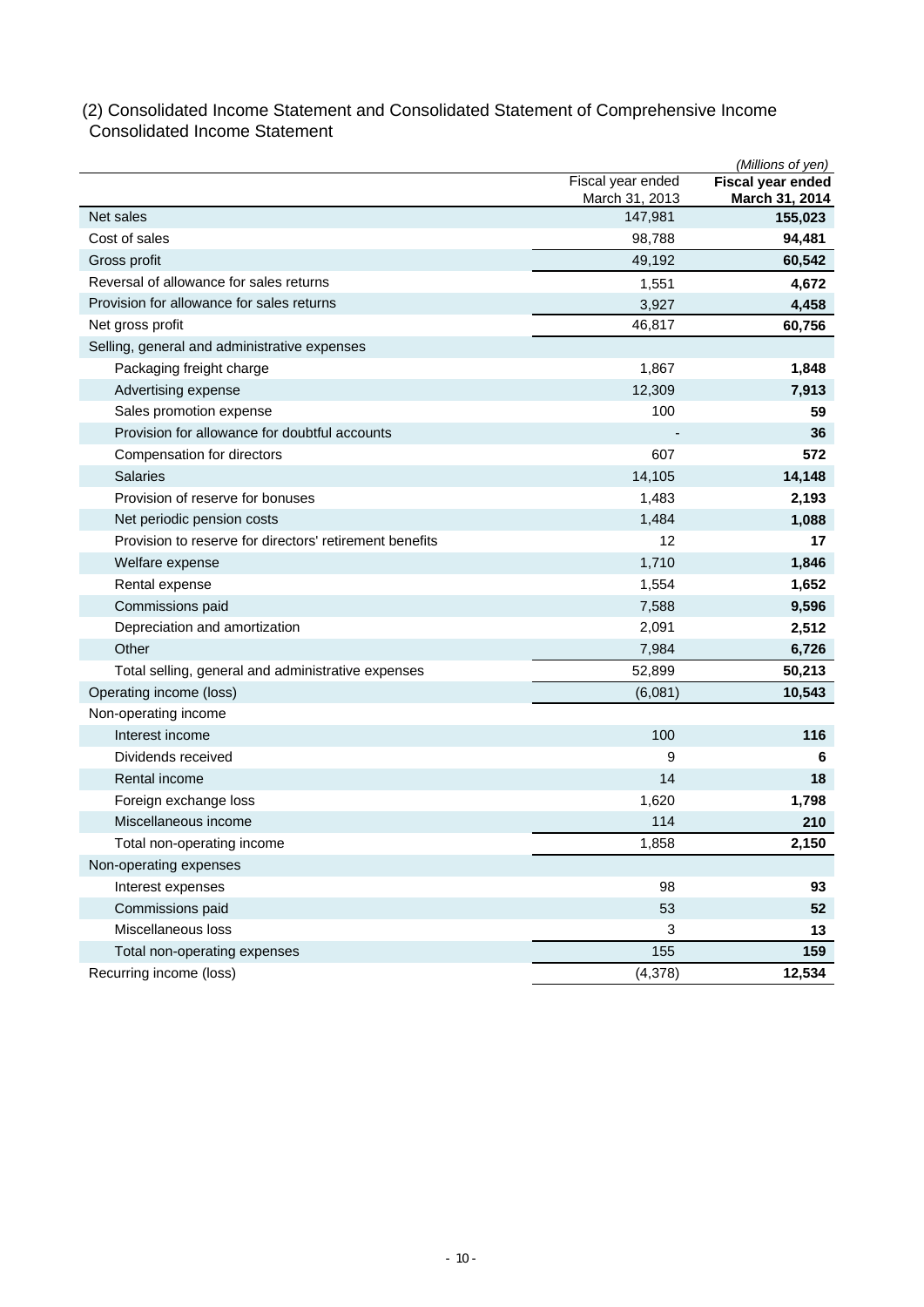## Consolidated Income Statement

|                                                                                                       |                   | (Millions of yen)        |
|-------------------------------------------------------------------------------------------------------|-------------------|--------------------------|
|                                                                                                       | Fiscal year ended | <b>Fiscal year ended</b> |
|                                                                                                       | March 31, 2013    | March 31, 2014           |
| Extraordinary gain                                                                                    |                   |                          |
| Gain on sale of property and equipment                                                                | 2                 | $\mathbf{2}$             |
| Gain on sale of investment securities                                                                 | 8                 | 24                       |
| Gain on liquidation of subsidiaries and affiliates                                                    | 76                |                          |
| Gain on reversal of subscription rights to shares                                                     | 445               | 35                       |
| Compensation income                                                                                   |                   | 351                      |
| Other                                                                                                 | 120               |                          |
| Total extraordinary gain                                                                              | 653               | 413                      |
| <b>Extraordinary loss</b>                                                                             |                   |                          |
| Loss on sale of property and equipment                                                                | 58                | $\overline{7}$           |
| Loss on disposal of property and equipment                                                            | 213               | 130                      |
| Impairment loss                                                                                       | 939               | 158                      |
| Provision of allowance for game arcade closings                                                       | 60                | 153                      |
| Loss on disposal of content                                                                           | 3,696             |                          |
| Loss on evaluation of content                                                                         | 4,834             | 1,725                    |
| Other                                                                                                 | 1,407             | 607                      |
| Total extraordinary loss                                                                              | 11,210            | 2,783                    |
| Income (loss) before dividends distribution from silent partnership,<br>income taxes (tokumei-kumiai) | (14, 934)         | 10,164                   |
| Dividends distribution from silent partnership (tokumei-kumiai)                                       | 13                | 26                       |
| Income (loss) before income taxes and minority interests                                              | (14, 948)         | 10,137                   |
| Income taxes-current                                                                                  | 957               | 2,807                    |
| Deferred income taxes                                                                                 | (2,208)           | 715                      |
| Total income taxes                                                                                    | (1,250)           | 3,522                    |
| Income (loss) before minority interests                                                               | (13, 697)         | 6,615                    |
| Minority interests income                                                                             | 17                | 16                       |
| Net income (loss)                                                                                     | (13, 714)         | 6,598                    |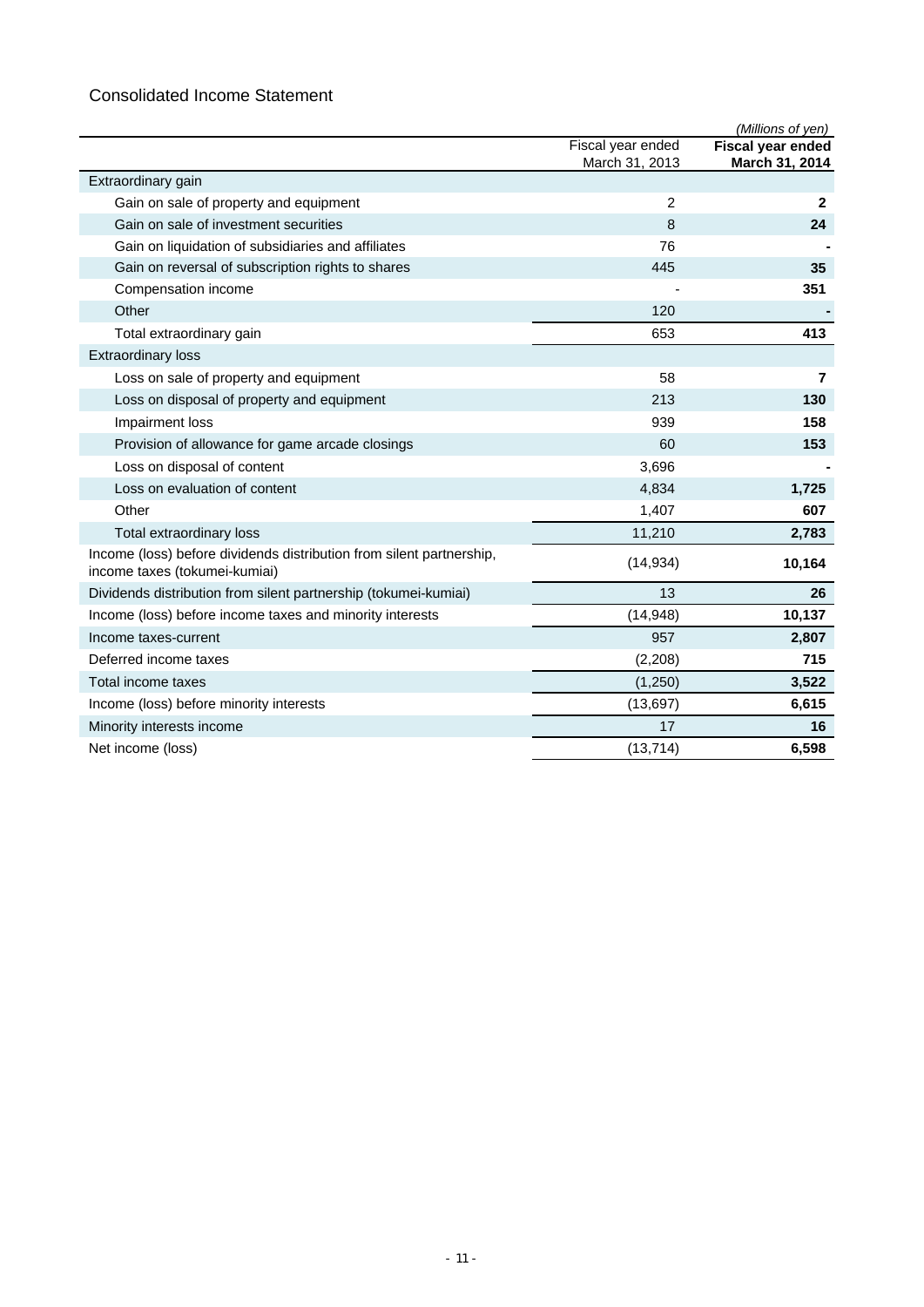## Consolidated Statement of Comprehensive Income

|                                                           |                   | (Millions of yen)        |
|-----------------------------------------------------------|-------------------|--------------------------|
|                                                           | Fiscal year ended | <b>Fiscal year ended</b> |
|                                                           | March 31, 2013    | March 31, 2014           |
| Income (loss) before minority interests                   | (13,697)          | 6,615                    |
| Other comprehensive income                                |                   |                          |
| Valuation difference on available-for-sale securities     | (66)              | 195                      |
| Foreign currency translation adjustment                   | 1,882             | 2,234                    |
| Other comprehensive income                                | 1,815             | 2,430                    |
| Comprehensive income                                      | (11, 881)         | 9,045                    |
| (Breakdown)                                               |                   |                          |
| Comprehensive income attributable to owners of the parent | (11, 995)         | 8,924                    |
| Comprehensive income attributable to minority interests   | 113               | 121                      |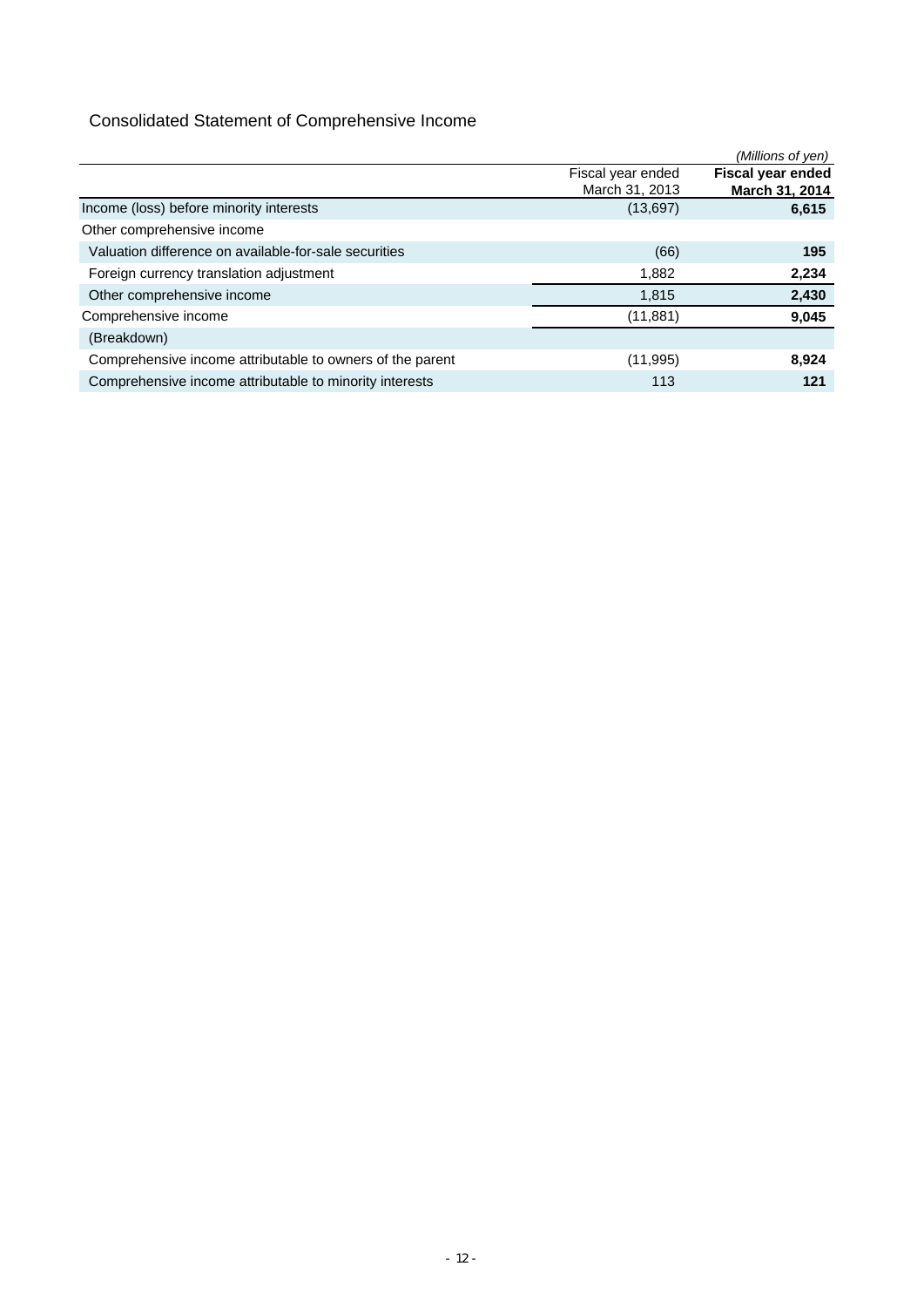### (3) Consolidated Statements of Changes in Net Assets

Fiscal year ended March 31, 2013

| (Millions of yen)                                       |                 |                    |                      |                       |                                  |  |  |  |  |
|---------------------------------------------------------|-----------------|--------------------|----------------------|-----------------------|----------------------------------|--|--|--|--|
| Shareholders' equity                                    |                 |                    |                      |                       |                                  |  |  |  |  |
|                                                         | Common<br>stock | Capital<br>surplus | Retained<br>earnings | <b>Treasury stock</b> | Total<br>shareholders'<br>equity |  |  |  |  |
| Balance at the beginning of current period              | 15,204          | 44,444             | 85,320               | $\triangle$ 861       | 144,108                          |  |  |  |  |
| Changes during the period                               |                 |                    |                      |                       |                                  |  |  |  |  |
| Issuance of new shares                                  |                 |                    |                      |                       |                                  |  |  |  |  |
| Dividends from retained earnings                        |                 |                    | $\triangle$ 3,452    |                       | $\triangle$ 3,452                |  |  |  |  |
| Net income (loss)                                       |                 |                    | $\triangle$ 13,714   |                       | $\triangle$ 13,714               |  |  |  |  |
| Purchase of treasury stock                              |                 |                    |                      | $\wedge$ 1            | $\Delta$ 1                       |  |  |  |  |
| Disposal of treasury stock                              |                 | $\Delta$ 0         |                      | $\mathbf 0$           | $\Omega$                         |  |  |  |  |
| Net changes of items other than<br>shareholders' equity |                 |                    |                      |                       |                                  |  |  |  |  |
| Total changes during the period                         |                 | $\Delta$ 0         | $\triangle$ 17,166   | $\Delta$ 0            | $\Delta$ 17,168                  |  |  |  |  |
| Balance at the end of current period                    | 15,204          | 44,444             | 68,153               | $\Delta$ 862          | 126,940                          |  |  |  |  |

|                                                         |                                                                              |                                                   | Accumulated other comprehensive income          |                                                           |                                       |                                                          |                     |
|---------------------------------------------------------|------------------------------------------------------------------------------|---------------------------------------------------|-------------------------------------------------|-----------------------------------------------------------|---------------------------------------|----------------------------------------------------------|---------------------|
|                                                         | Unrealized<br>gain on<br>revaluation of<br>other<br>investment<br>securities | Foreign<br>currency<br>translation<br>adjustments | Remeasuremel<br>nts of defined<br>benefit plans | Total<br>accumulated<br>other<br>comprehensiv<br>e income | <b>Stock</b><br>acquisition<br>rights | Minority<br>interests in<br>consolidated<br>subsidiaries | Total net<br>assets |
| Balance at the beginning of current period              | 124                                                                          | $\triangle$ 8,696                                 |                                                 | $\triangle$ 8,572                                         | 977                                   | 783                                                      | 137,297             |
| Changes during the period                               |                                                                              |                                                   |                                                 |                                                           |                                       |                                                          |                     |
| Issuance of new shares                                  |                                                                              |                                                   |                                                 |                                                           |                                       |                                                          |                     |
| Dividends from retained earnings                        |                                                                              |                                                   |                                                 |                                                           |                                       |                                                          | $\triangle 3,452$   |
| Net income (loss)                                       |                                                                              |                                                   |                                                 |                                                           |                                       |                                                          | △ 13,714            |
| Purchase of treasury stock                              |                                                                              |                                                   |                                                 |                                                           |                                       |                                                          | $\Delta$ 1          |
| Disposal of treasury stock                              |                                                                              |                                                   |                                                 |                                                           |                                       |                                                          | $\mathbf{0}$        |
| Net changes of items other than<br>shareholders' equity | $\Delta$ 66                                                                  | 1,785                                             |                                                 | 1,719                                                     | $\Delta$ 325                          | 113                                                      | 1,507               |
| Total changes during the period                         | $\Delta$ 66                                                                  | 1,785                                             |                                                 | 1,719                                                     | $\triangle$ 325                       | 113                                                      | $\triangle$ 15,660  |
| Balance at the end of current period                    | 57                                                                           | $\Delta$ 6,911                                    |                                                 | $\triangle$ 6,853                                         | 652                                   | 897                                                      | 121,636             |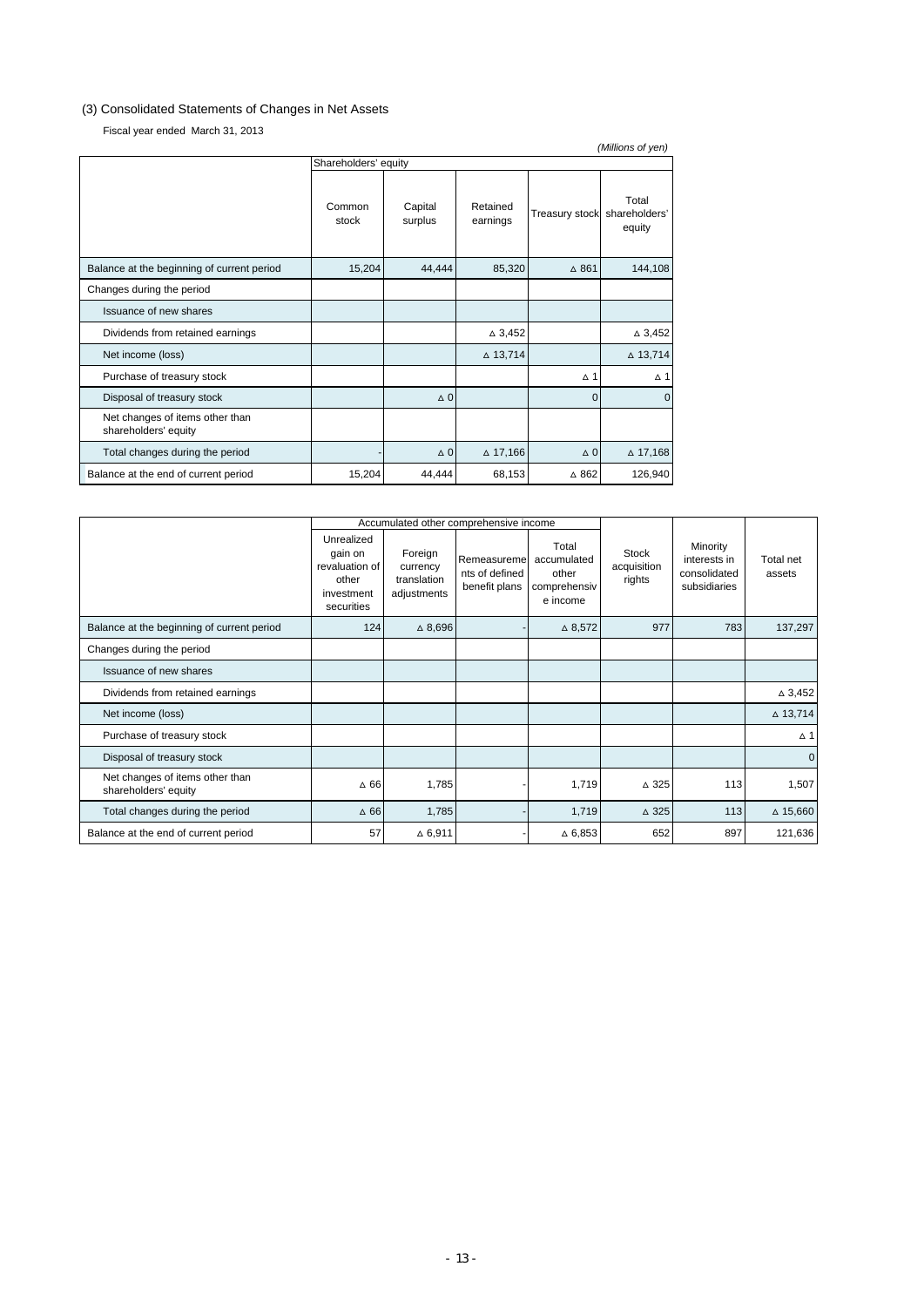Fiscal year ended March 31, 2014

|                                                         |                 |                    |                      |                       | (Millions of yen)                |
|---------------------------------------------------------|-----------------|--------------------|----------------------|-----------------------|----------------------------------|
|                                                         |                 |                    | Shareholders' equity |                       |                                  |
|                                                         | Common<br>stock | Capital<br>surplus | Retained<br>earnings | <b>Treasury stock</b> | Total<br>shareholders'<br>equity |
| Balance at the beginning of current period              | 15,204          | 44,444             | 68,153               | $\Delta$ 862          | 126,940                          |
| Changes during the period                               |                 |                    |                      |                       |                                  |
| Issuance of new shares                                  | 163             | 163                |                      |                       | 327                              |
| Dividends from retained earnings                        |                 |                    | $\triangle$ 3,453    |                       | $\triangle$ 3,453                |
| Net income (loss)                                       |                 |                    | 6,598                |                       | 6,598                            |
| Purchase of treasury stock                              |                 |                    |                      | $\Delta$ 8            | $\triangle$ 8                    |
| Disposal of treasury stock                              |                 | $\triangle$ 0      |                      | $\Omega$              | $\Omega$                         |
| Net changes of items other than<br>shareholders' equity |                 |                    |                      |                       |                                  |
| Total changes during the period                         | 163             | 163                | 3,144                | $\Delta$ 7            | 3,464                            |
| Balance at the end of current period                    | 15,368          | 44,607             | 71,298               | △ 870                 | 130,404                          |

|                                                         |                                                                              |                                                   | Accumulated other comprehensive income          |                                                           |                                       |                                                          |                     |
|---------------------------------------------------------|------------------------------------------------------------------------------|---------------------------------------------------|-------------------------------------------------|-----------------------------------------------------------|---------------------------------------|----------------------------------------------------------|---------------------|
|                                                         | Unrealized<br>gain on<br>revaluation of<br>other<br>investment<br>securities | Foreign<br>currency<br>translation<br>adjustments | Remeasuremel<br>nts of defined<br>benefit plans | Total<br>accumulated<br>other<br>comprehensiv<br>e income | <b>Stock</b><br>acquisition<br>rights | Minority<br>interests in<br>consolidated<br>subsidiaries | Total net<br>assets |
| Balance at the beginning of current period              | 57                                                                           | $\triangle$ 6,911                                 |                                                 | $\triangle$ 6,853                                         | 652                                   | 897                                                      | 121,636             |
| Changes during the period                               |                                                                              |                                                   |                                                 |                                                           |                                       |                                                          |                     |
| Issuance of new shares                                  |                                                                              |                                                   |                                                 |                                                           |                                       |                                                          | 327                 |
| Dividends from retained earnings                        |                                                                              |                                                   |                                                 |                                                           |                                       |                                                          | $\triangle$ 3,453   |
| Net income (loss)                                       |                                                                              |                                                   |                                                 |                                                           |                                       |                                                          | 6,598               |
| Purchase of treasury stock                              |                                                                              |                                                   |                                                 |                                                           |                                       |                                                          | $\Delta$ 8          |
| Disposal of treasury stock                              |                                                                              |                                                   |                                                 |                                                           |                                       |                                                          | $\mathbf 0$         |
| Net changes of items other than<br>shareholders' equity | 195                                                                          | 2,130                                             | 432                                             | 2,758                                                     | $\triangle$ 303                       | 121                                                      | 2,575               |
| Total changes during the period                         | 195                                                                          | 2,130                                             | 432                                             | 2,758                                                     | $\triangle$ 303                       | 121                                                      | 6,039               |
| Balance at the end of current period                    | 253                                                                          | △4,780                                            | 432                                             | $\triangle$ 4,094                                         | 348                                   | 1,018                                                    | 127,676             |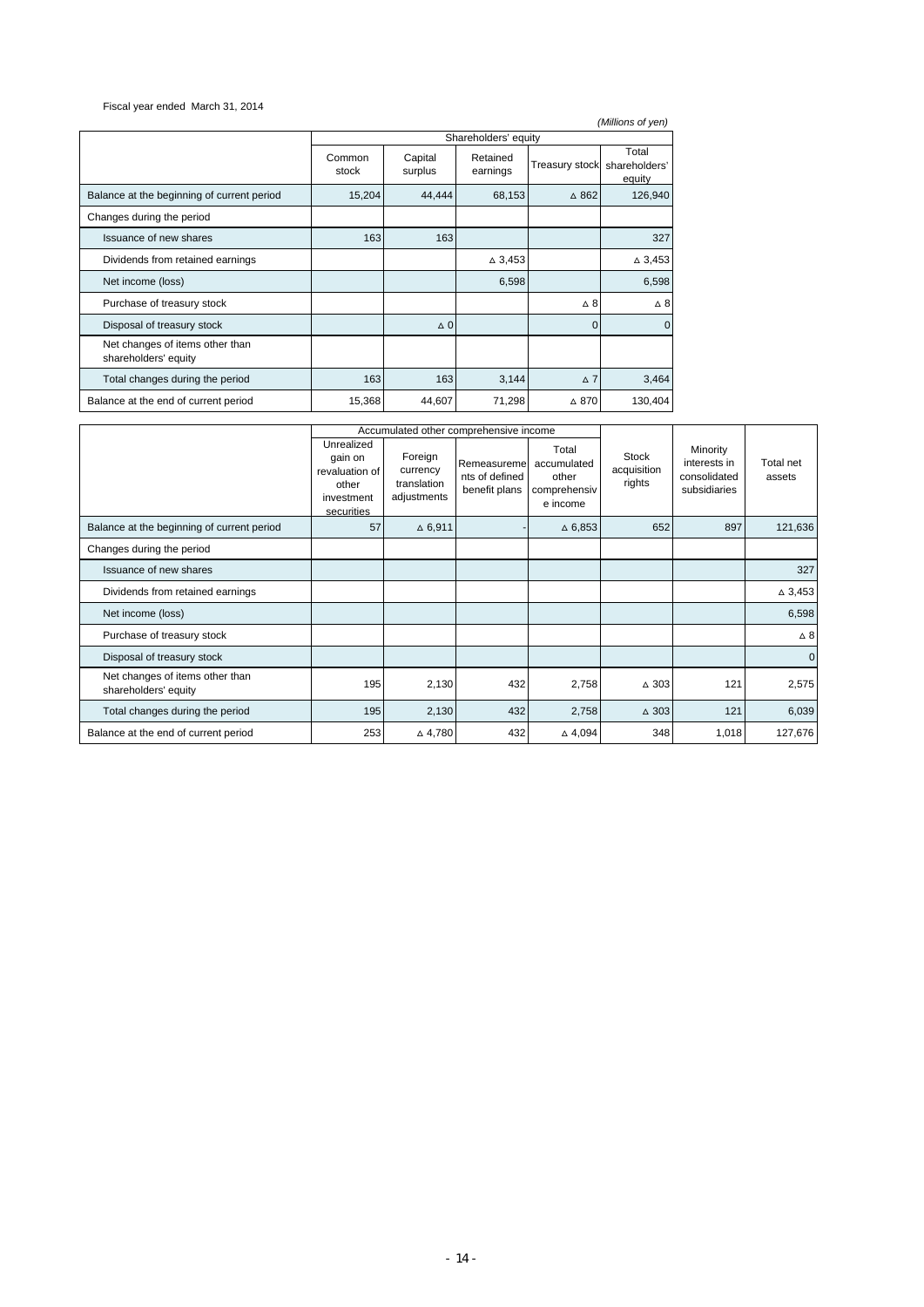## (4) Consolidated Statements of Cash Flows

|                                                                     |                   | (Millions of yen)        |
|---------------------------------------------------------------------|-------------------|--------------------------|
|                                                                     | Fiscal year ended | <b>Fiscal year ended</b> |
|                                                                     | March 31, 2013    | March 31, 2014           |
| Cash flows from operating activities                                |                   |                          |
| Income (loss) before income taxes and minority interest             | (14, 948)         | 10,137                   |
| Depreciation and amortization                                       | 7,301             | 6,614                    |
| Impairment loss                                                     | 939               | 158                      |
| Increase (decrease) in allowance for doubtful accounts              | (38)              | 182                      |
| Increase (decrease) in provision for bonuses                        | (245)             | 760                      |
| Increase (decrease) in provision for sales returns                  | 2,375             | (214)                    |
| Increase (decrease) in provision for retirement benefits            | 905               |                          |
| Increase (decrease) in provision for directors' retirement benefits | 10                | (66)                     |
| Increase (decrease) in provision for loss on store closing          | (84)              | (66)                     |
| Increase (decrease) in net defined benefit liability                |                   | 160                      |
| Interest and dividends income                                       | (110)             | (123)                    |
| Interest expenses paid                                              | 98                | 93                       |
| Foreign exchange losses (gains)                                     | (780)             | (1, 263)                 |
| Loss (gain) on sales of investment securities                       | (8)               | (24)                     |
| Loss on retirement of noncurrent assets                             | 213               | 126                      |
| Loss on sales of noncurrent assets                                  | 58                | $\overline{7}$           |
| Decrease (increase) in notes and accounts receivable-trade          | (9,903)           | 10,779                   |
| Decrease (increase) in inventories                                  | 10,933            | (2,601)                  |
| Increase (decrease) in notes and accounts payable-trade             | (927)             | 317                      |
| Decrease (increase) in other current assets                         | (599)             | (4, 484)                 |
| Decrease (increase) in other noncurrent assets                      | 36                | 93                       |
| Increase (decrease) in other current liabilities                    | 2,213             | 969                      |
| Other, net                                                          | 1,151             | 106                      |
| Subtotal                                                            | (1,409)           | 21,663                   |
| Interest and dividends income received                              | 691               | 154                      |
| Interest expenses paid                                              | (109)             | (102)                    |
| Payments for extra retirement payments                              |                   | (1,066)                  |
| Proceeds from compensation                                          |                   | 351                      |
| Income taxes paid                                                   | (3,617)           | (1, 502)                 |
| Income taxes refund                                                 | 4,555             | 2,200                    |
| Net cash provided by operating activities                           | 110               | 21,698                   |
|                                                                     |                   |                          |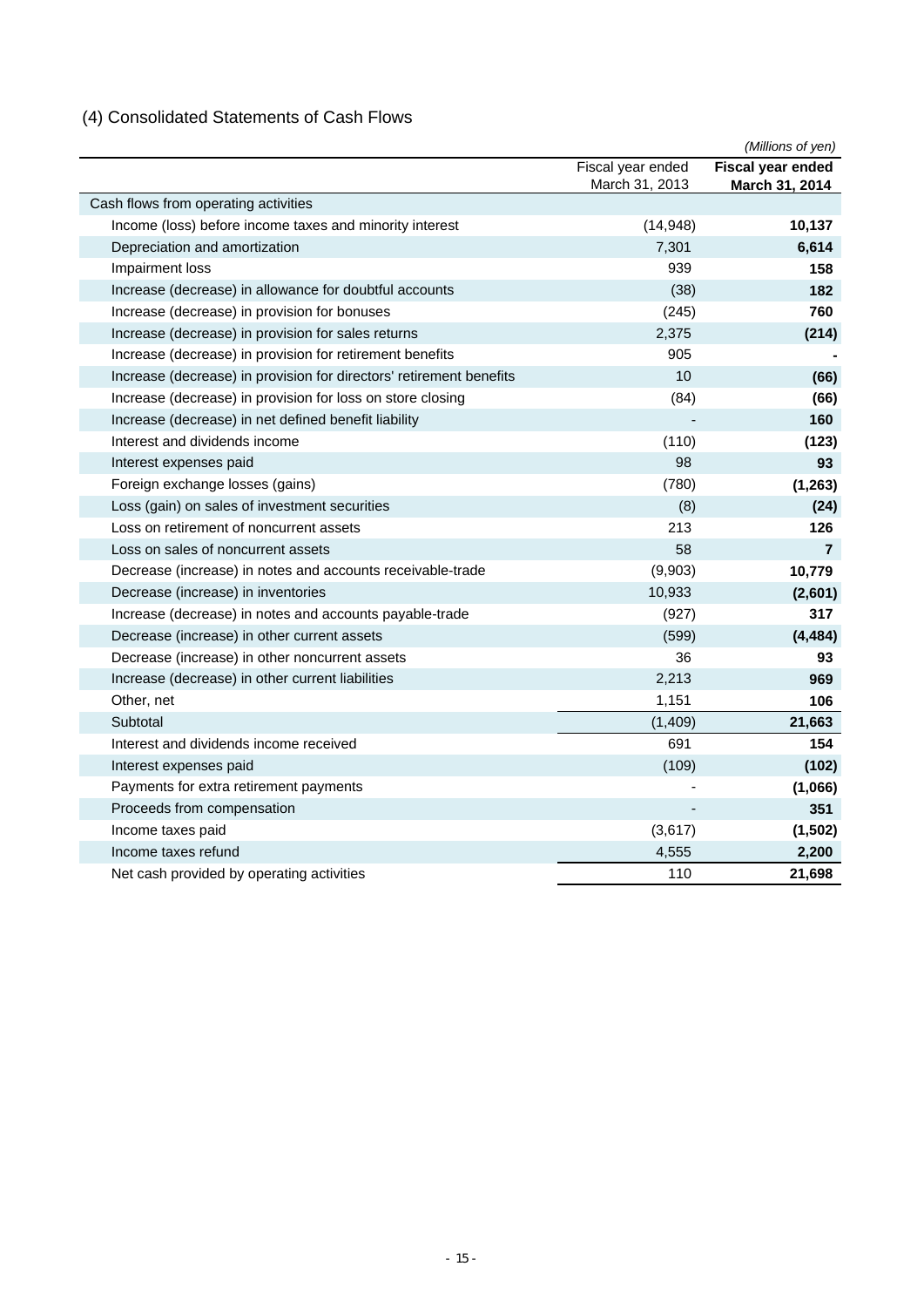|                                                              |                                     | (Millions of yen)                                 |
|--------------------------------------------------------------|-------------------------------------|---------------------------------------------------|
|                                                              | Fiscal year ended<br>March 31, 2013 | <b>Fiscal vear ended</b><br><u>March 31, 2014</u> |
| Cash flows from investing activities                         |                                     |                                                   |
| Payments into time deposits                                  | (2,366)                             | (2,971)                                           |
| Proceeds from withdrawal of time deposits                    | 2,353                               | 2,922                                             |
| Proceeds from sales of investment securities                 | 10                                  | 53                                                |
| Purchase of property and equipment                           | (10,626)                            | (4, 823)                                          |
| Proceeds from sales of property and equipment                | 157                                 | 29                                                |
| Purchase of intangible assets                                | (1, 392)                            | (566)                                             |
| Purchase of investments in subsidiaries                      | (73)                                | (223)                                             |
| Proceeds from the liquidation of subsidiaries and affiliates | 113                                 |                                                   |
| Payments for rental deposits                                 | (152)                               | (354)                                             |
| Proceeds from collection of rental deposits                  | 2,928                               | 643                                               |
| Other, net                                                   | (139)                               | (671)                                             |
| Net cash provided by (used in) investing activities          | (9, 189)                            | (5,962)                                           |
| Cash flows from financing activities                         |                                     |                                                   |
| Proceeds from issuance of common shares                      |                                     | 47                                                |
| Purchase of treasury stock                                   | (1)                                 | (8)                                               |
| Cash dividends paid                                          | (3, 444)                            | (3, 446)                                          |
| Other, net                                                   | (35)                                | (31)                                              |
| Net cash provided by (used in) financing activities          | (3,481)                             | (3, 438)                                          |
| Effect of exchange rate change on cash and cash equivalents  | 1,267                               | 2,386                                             |
| Net increase (decrease) in cash and cash equivalents         | (11, 293)                           | 14,684                                            |
| Cash and cash equivalents at the beginning of the year       | 110,116                             | 98,822                                            |
| Cash and cash equivalents at end of the year                 | 98,822                              | 113,507                                           |